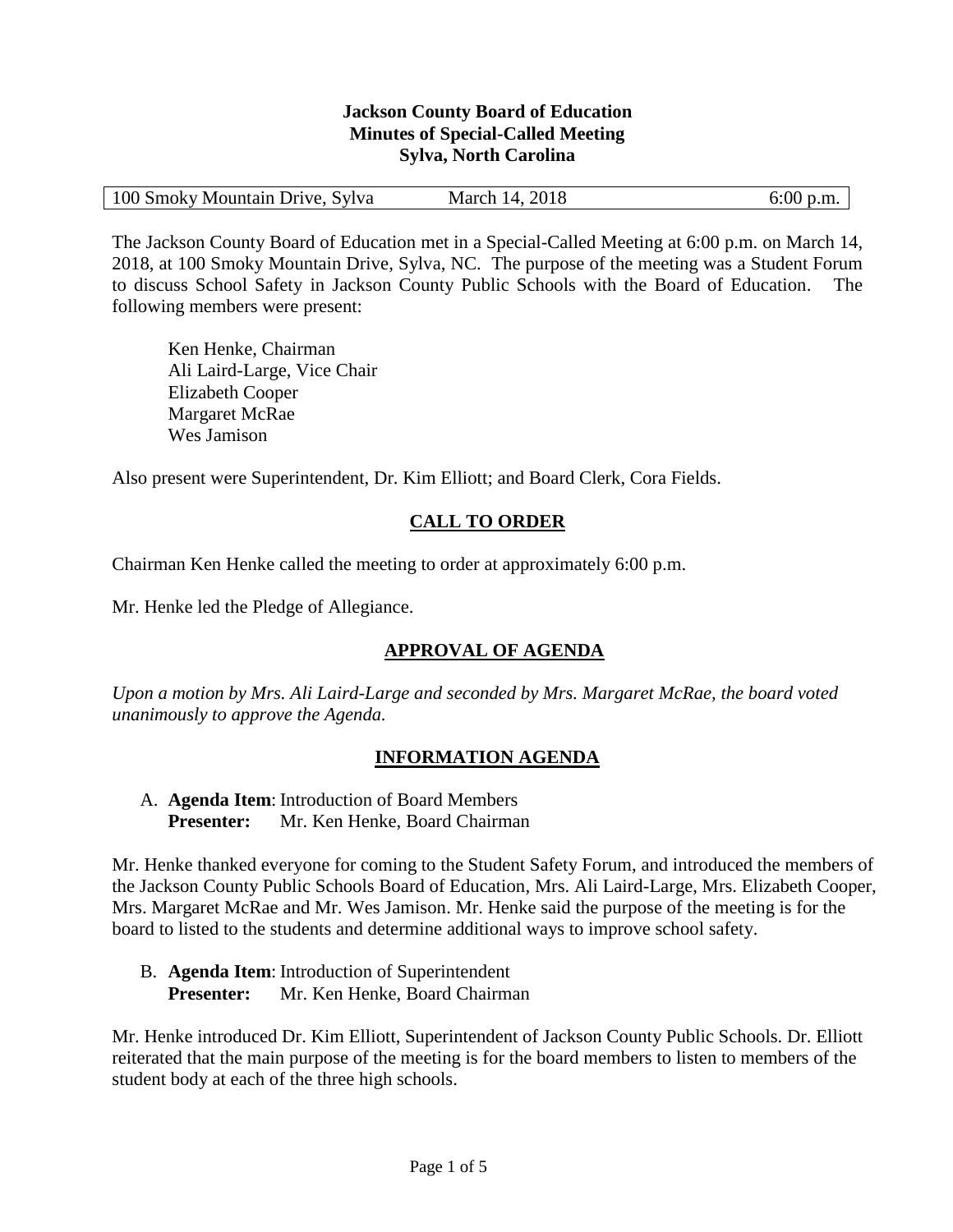C. **Agenda Item**: Appreciation and Introduction of Ms. Addison Hill, Smoky Mountain High School Student Body President **Presenter:** Dr. Kim Elliott, Superintendent

Dr. Elliott thanked everyone for coming to the first Student Safety Forum. She said that this forum is the student's forum. She introduced members of the Jackson County Sheriff's Department, the County Commissioners, the County Manager, JCPS Principals, Assistant Principals, and Directors, and thanked the community for their support. Dr. Elliott introduced Dr. Rebecca Ensley, Volunteer Director of School Safety, and thanked everyone for their work on our School Safety Plans and our partnerships with each of their organizations. Dr. Elliott introduced Ms. Addison "Addy" Hill, SMHS Student Body President.

## **STUDENT COMMENTS**

Ms. Addy Hill thanked Dr. Elliott and Mr. Buchanan for meeting with her and her fellow students to discuss school safety options and for providing this forum for the students to be heard by the board. Ms. Hill provided parameters for the students speakers - Designed for school board to listen • Time to speak limited to 5 minutes • Complaints about individual employees or students prohibited. Ms. Hill stated that if they did not have anything nice to say, not to say anything at all.

**Sarah Padyk, SMHS** – Ms. Padyk stated the importance of mental health support. She cited national statistics that 1 in 5 students require some form of mental health support and that less than 50% seek help. Sarah said that if this national average is correct, 167 students at SMHS need mental health support, and that this affects all of us. Ms. Padyk said that we need to make students aware of the help that is available to them at the school. She stated that we need to train our teachers to inform students about available mental health care. She said that when she has reported issues in the past, she has been told to tell the teacher if it happens again. She also said that it would be a good idea to establish safe rooms for kids to go when they are in crisis.

**Abby Spiro, SMHS** – Ms. Spiro said that she feels there is a lack of advertising within the schools about mental health services that are available to students. She said that if leaders don't know, why would they. Ms. Spiro said that we need to streamline the process. She said that the school counselors are amazing, but that they are very busy and there is a need for additional counselors. Abby cited that the national average is 1 counselor to every 500 students and that we need more counselors focused on students and available when they need them. She also said that we need to set up anonymous tip lines or tip boxes and that these are kept up with on a daily basis. She said that in the past, tips have been suggested and never followed up.

**Tyler Milkey, SMHS** – Mr. Milkey said that prior to the Sandy Hook incident there was no discussion about school safety, and now there is a lot of discussion. He said that he is concerned that we could be putting ideas in their heads about violence in the schools. He wants to make sure that students are aware of the resources available, but not put it in their faces about the tragedies. He also wants students to be aware that they can change even if they make one mistake. Mr. Milkey said that he is concerned that the more we broadcast these events the more unsafe the students feel.

**Elizabeth Sellers, JCEC** – Ms. Sellers said that prevention will not stop everything, but that it does help to talk through the situation. She said that students would like to know what to do when an incident occurs, that being prepared is just as important as prevention. Ms. Sellers said that students would like to hold more lock down drills so that they will know what to do during an emergency. They would like to know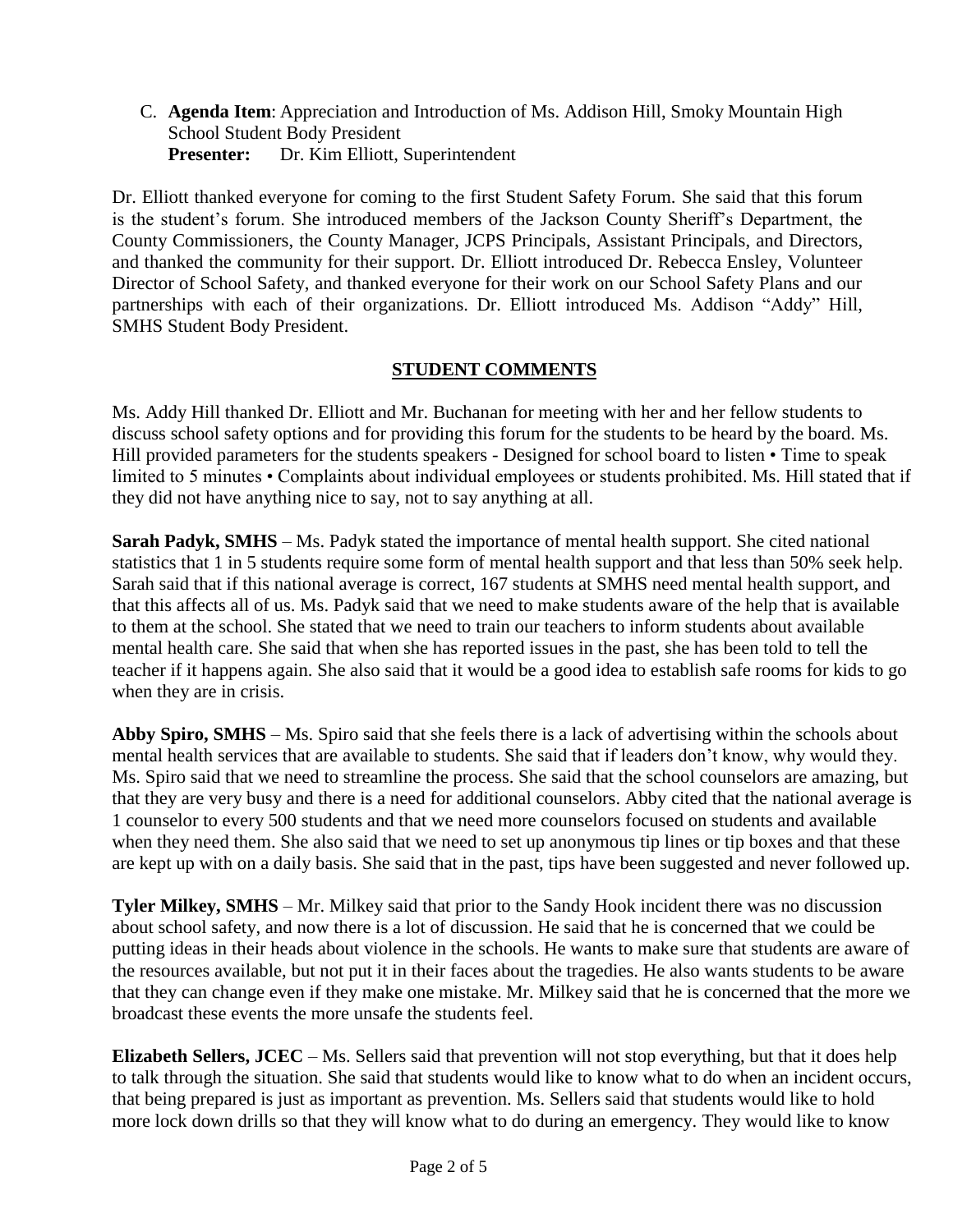how to lead other students out of a bad situation. Elizabeth said that we have a small school and that if everyone just ran into the main area, that they would be sitting ducks. She said that the students need to know how to handle these situations. Ms. Sellers said that JCEC does not have a school counselor, and stated that the students needed someone to go to. She said that even though there are budget cuts, this should not be taken away from the schools.

**Scarlett Kinkaid, JCEC** – Ms. Kinkaid said that she has learned a lot in her Leadership Class at JCEC, but that they need to have more lock down drills. The students need to be prepared for any event. She said that social media hints were given from the Parkland shooter.

**Maya Sterling, JCEC** – Ms. Sterling said that she has been told not to report the small problems until they become big. She said that students need to learn how to deal with smaller things, so that they don't become big problems. Ms. Sterling said that if would be helpful for students to be able to talk through what to do if this happens, an open discussion of problems.

**Pollyanna Ballentine, BREC** – Ms. Ballentine said that she feels that the BREC campus is very vulnerable due to it being an open campus. She said that students have no knowledge of the safety procedures. Ms. Ballentine said that we should install a buzz-in system and close in the breezeways for added safety. She also said that there is only one School Resource Officer (SRO) at Blue Ridge School and that we should have an SRO at both buildings. Ms. Ballentine stated that the school has a great counselor, but it is not enough to go around. She thinks that we should hire additional counselors, and hold additional safety drills and lock down drills.

**Holly Miller, SMHS** – Ms. Miller thanked the Board of Education members for opening the lines of communication and the opportunity to address their concerns. Ms. Miller said the students need more coping mechanisms and that everyone needs to remain vigilant.

**Grace Ruebel, SMHS** – Ms. Ruebel said that we need additional counselors and mental health providers to listen to students. She said that everything changes when you have someone to listen to you. She stated that is great to know that we have resources and that the school has great counselors. Ms. Ruebel said that we need to make students aware of resources available to them at the school through announcements and posters.

**Grace Pressley, SMHS** – Ms. Pressley talked about Community for Change organization and that we all need to be a part of the change. Ms. Pressley thanked the board for allowing them to speak and for making Jackson County Public Schools safer. She said that adding SRO's in important. She said that SMHS is a big campus and needs more SRO's. She feels that closing in the breezeways will help and that we need to establish a plan of action.

**Lilyan Wright, SMHS** – Ms. Wright thanked Dr. Elliott and Mr. Buchanan for the opportunity to meet with her and scheduling this Student Forum. She said that we all need to know what to do in case this happens in their school. She told a story about one of the students at Parkland that told her friend to hold a book in front of her head to avoid being shot. She said that the student that shared this information was killed in the incident. Ms. Wright said that the teachers are now going to have to teach their students what to do in an emergency situation. She would like to see more meetings, more counselors, more prevention, and more realistic drills at different times of the day, not just when they are expecting them.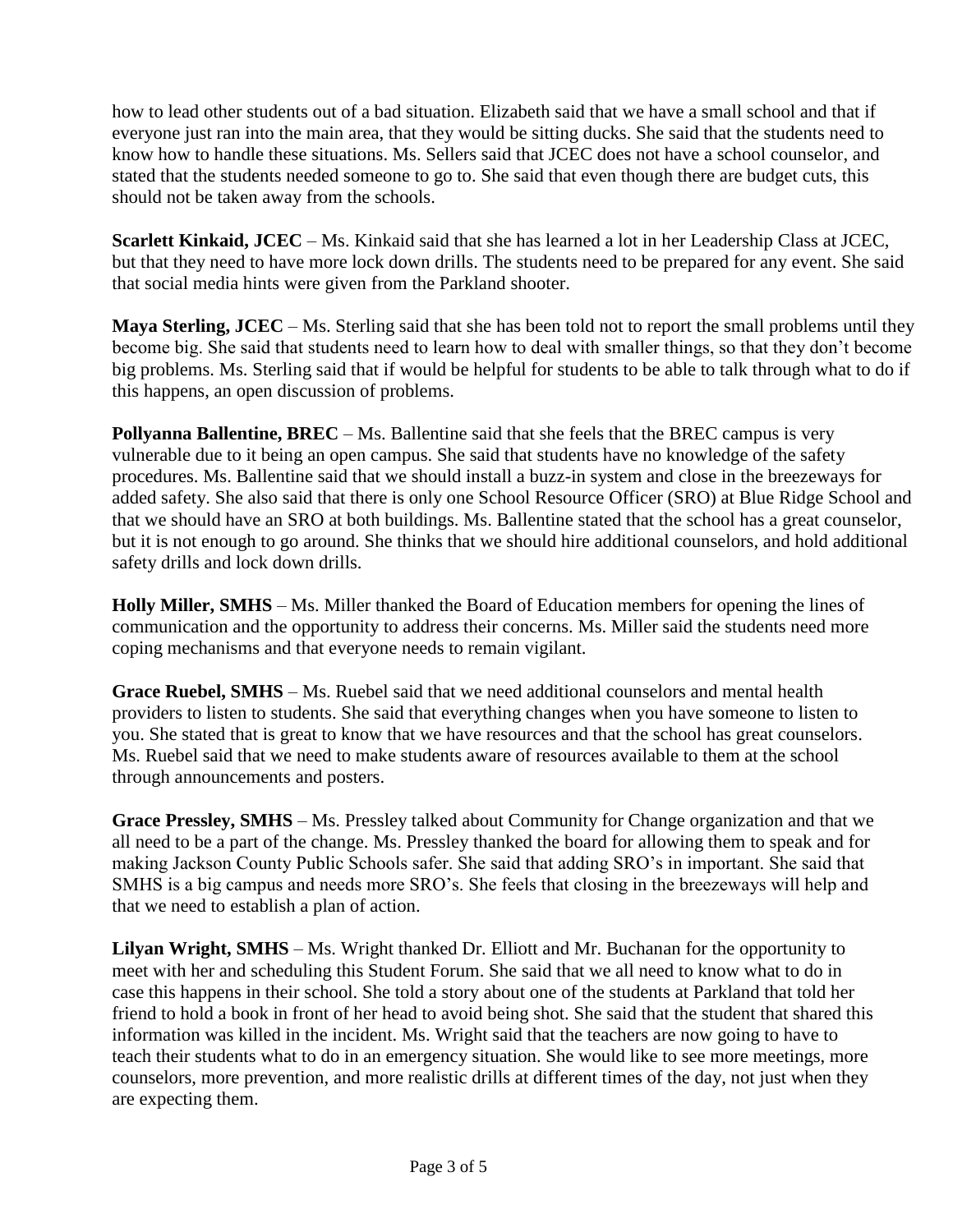**Madison Page, SMHS** – Ms. Page said that there is a lot of bullying, digital more than verbal. She feels that there needs to be consequences for this. Teachers need to be educated about bullying. She feels that bullying needs to be addressed in private, not in front of the class. She said that teacher words matter. Ms. Page said that parents also need to be educated about bullying. Ms. Page said that if a student sees something, they need to say something to a teacher, adult or parent. She recommended more education for adults and parents.

**Miranda Pavey, SMHS** – Ms. Pavey thanked the board for the opportunity to speak to them. She also thanked Dr. Elliott and Mr. Jake Buchanan for meeting with her and her fellow students to discuss their safety concerns and setting up the Student Safety Forum. She said that it is important to reach out to the younger children. Miranda said that her brother is terrified to go to school after seeing the news about the Parkland shootings. Ms. Pavey said that we need to talk to the younger kids about what to do – See Something, Say Something. She said they need to know they are safe, that we can't hide this. Ms. Pavey said that our teachers need to do this, and the high school students need to talk to these younger kids because they can relate to them better than adults – we can't shelter them.

**Addison Hill, SMHS** – Ms. Hill said that we need SRO's for all schools. We need more locked doors, and more enclosed schools that are safer and harder to get in. Ms. Hill said she supports the buzz-in system. Ms. Hill said that we need to address communication in the new gym building because the cell phone service is bad and there is only one phone in the wrestling room. She also said that more counselors and services are needed with a better process for mental health services. Ms. Hill said that the addition of support groups, better advertising in the schools, more education about bullying, more safety drills, better preparation and more drills during transition are needed.

# **CLOSING REMARKS**

Mr. Henke said that the board appreciated this opportunity to hear the students. He said it was nice to hear about the new problems and possible solutions from the students. Mr. Henke said that we are here to do what we can to make sure students are safe in the halls, restrooms and all school spaces. He said that we will try to do as many things as we can for school safety. Mr. Henke thanked the commissioners for funding and programs that will aid us in school safety with reasonable solutions. He told the students to contact a school board member or the Superintendent with ideas or concerns. Mr. Henke said that he appreciates everyone that took the time to speak and listen to the students concerns and that hopefully this never happens in Jackson County.

Mrs. Ali Laird-Large thanked everyone and said that we have all taken good notes and will make change happen. She said that the County Commissioners are outstanding in their support and that both boards will be meeting to take these ideas and wishes and begin implementation. Ms. Laird-Large welcomed everyone to attend a board meeting.

Dr. Kim Elliott shared that she appreciates the board and their willingness to listen to the stakeholders and students. Dr. Elliott said she is proud of the students for sharing their ideas and thanked them for taking the time to come to this forum. Dr. Elliott applauded our student leaders.

# **ANNOUNCEMENTS**